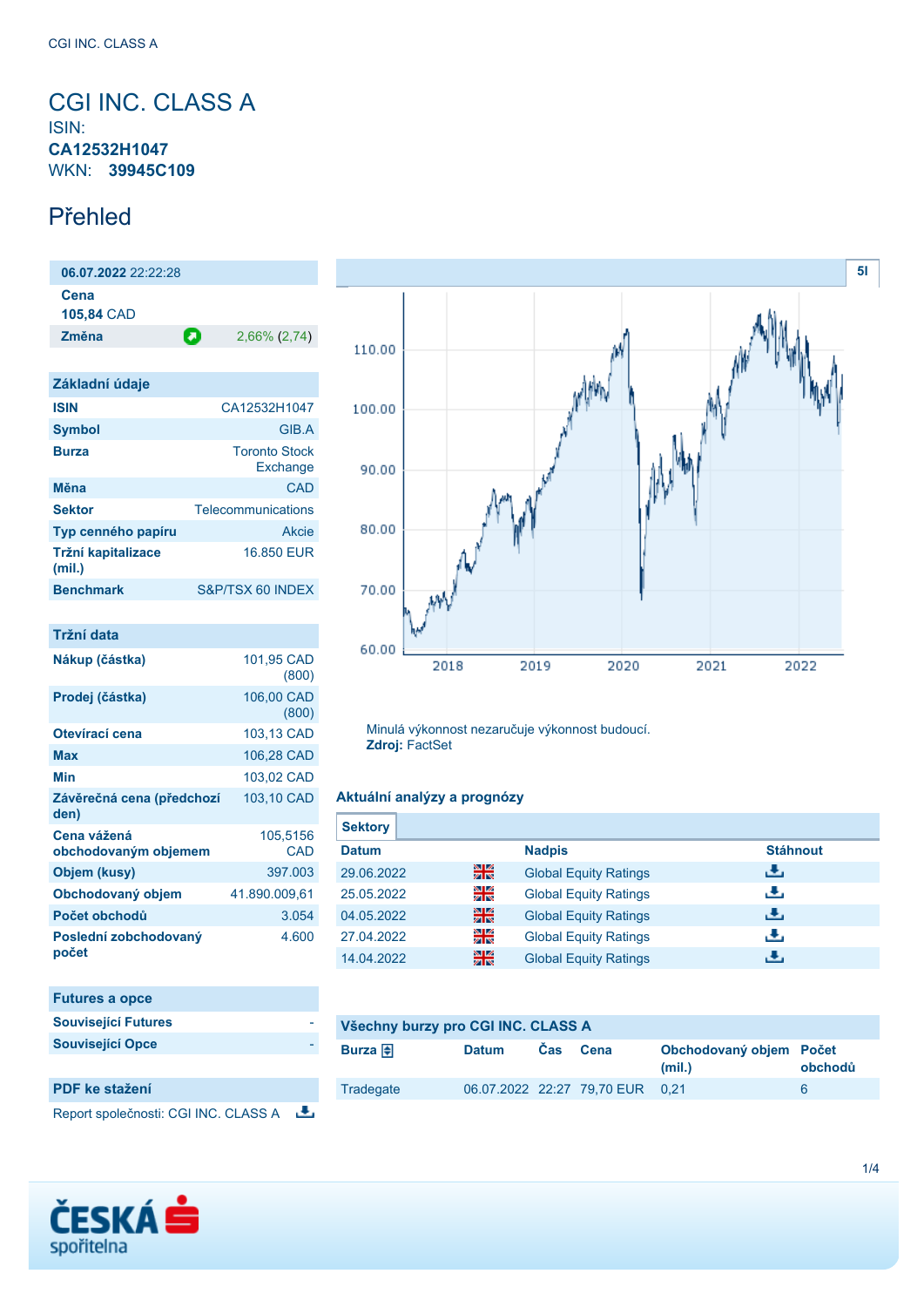| <b>Toronto Stock</b><br>Exchange |                            | 06.07.2022 22:22 105.84 CAD 41.89 |       | 3.054        |
|----------------------------------|----------------------------|-----------------------------------|-------|--------------|
| <b>Stuttgart</b>                 | 07.07.2022 11:05 79.68 EUR |                                   | 0.00  | 3            |
| <b>NYSE</b>                      | 06.07.2022 22:00 81,16 USD |                                   | 12.40 | 3.904        |
| <b>London Stock</b><br>Exchange  |                            | 22.04.2022 17:02 104,02 CAD 0.04  |       | 2            |
| <b>Hanover</b>                   |                            | 07.07.2022 08:06 79,44 EUR        | 0.00  | 1            |
| Frankfurt                        | 07.07.2022 08:01 79,38 EUR |                                   | 0.00  | $\mathbf{1}$ |
| <b>Duesseldorf</b>               | 07.07.2022 12:01 79,42 EUR |                                   | 0.00  | 5            |
| <b>Berlin</b>                    | 07.07.2022 08:08 79,48 EUR |                                   | 0.00  | 1            |

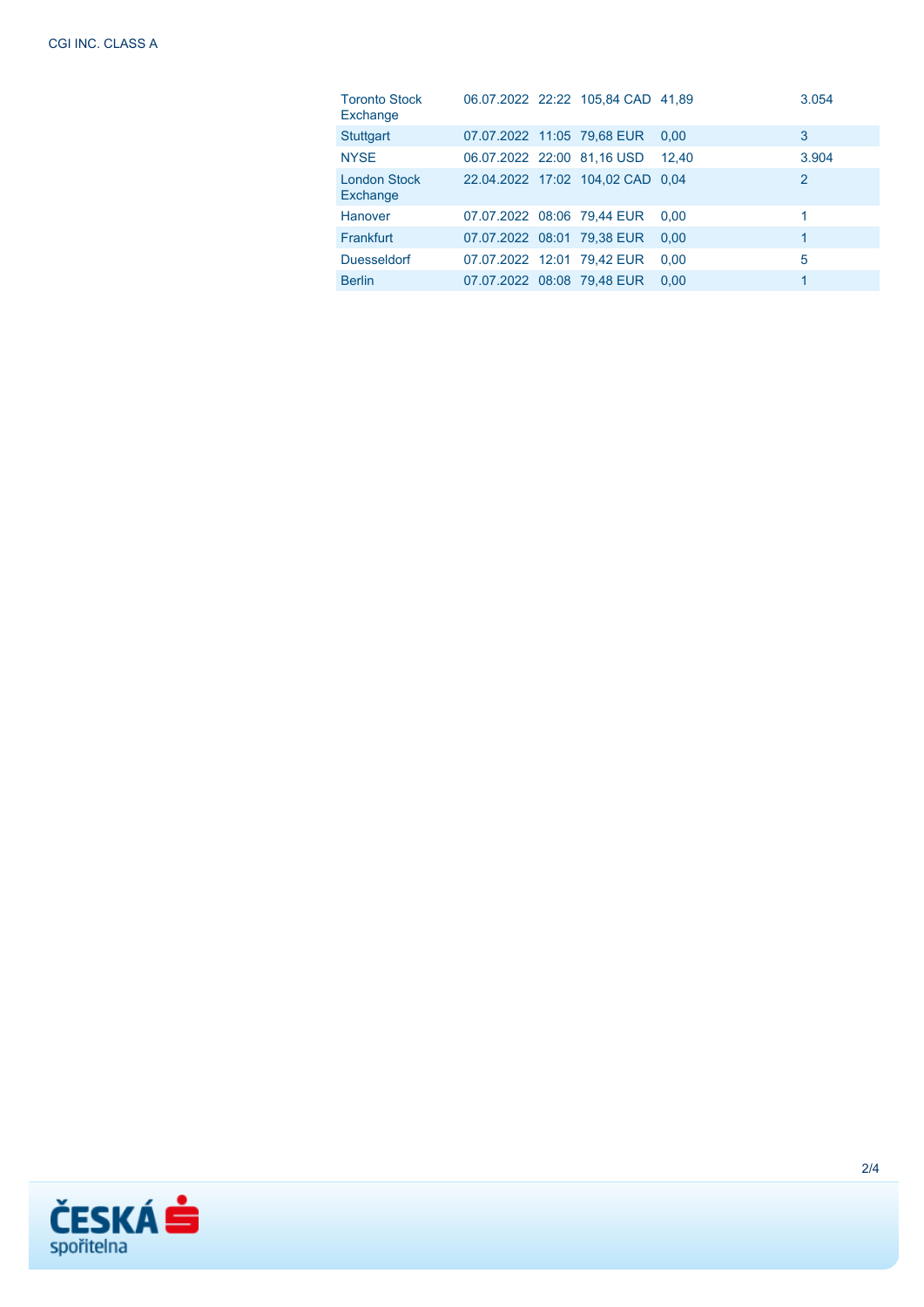# Detaily

**06.07.2022** 22:22:28

**Cena**

**105,84** CAD

**Změna** 2,66% (2,74)

| Základní údaje               |                                  |
|------------------------------|----------------------------------|
| <b>ISIN</b>                  | CA12532H1047                     |
| <b>Symbol</b>                | GIB.A                            |
| <b>Burza</b>                 | <b>Toronto Stock</b><br>Exchange |
| Měna                         | CAD                              |
| <b>Sektor</b>                | Telecommunications               |
| Typ cenného papíru           | Akcie                            |
| Tržní kapitalizace<br>(mil.) | 16,850 EUR                       |
| <b>Benchmark</b>             | S&P/TSX 60 INDEX                 |

| Tržní data                          |                     |
|-------------------------------------|---------------------|
| Nákup (částka)                      | 101,95 CAD<br>(800) |
| Prodej (částka)                     | 106,00 CAD<br>(800) |
| Otevírací cena                      | 103,13 CAD          |
| Max                                 | 106,28 CAD          |
| Min                                 | 103,02 CAD          |
| Závěrečná cena (předchozí<br>den)   | 103,10 CAD          |
| Cena vážená<br>obchodovaným objemem | 105,5156<br>CAD     |
| Objem (kusy)                        | 397.003             |
| Obchodovaný objem                   | 41.890.009,61       |
| Počet obchodů                       | 3.054               |
| Poslední zobchodovaný<br>počet      | 4.600               |

## **Výkonnost a riziko**

|                   | 6 <sub>m</sub> | 1r       | 3r       |
|-------------------|----------------|----------|----------|
| Výkonn. (%)       | $-2,58%$       | $-6.43%$ | $+4,39%$ |
| Výkonn. (abs.)    | $-2,80$        | $-7,27$  | $+4.45$  |
| <b>Beta</b>       | 0.70           | 0.77     | 0.72     |
| <b>Volatilita</b> | 22.88          | 21,34    | 25,03    |



Minulá výkonnost nezaručuje výkonnost budoucí. **Zdroj:** FactSet

| <b>Ceny</b>                           |                         |
|---------------------------------------|-------------------------|
| Ø cena 5 dní  Ø objem 5 dní (ks.)     | 103,15 CAD (337.546)    |
| Ø cena 30 dní  Ø objem 30 dní (ks.)   | 103,02 CAD (381.224)    |
| Ø cena 100 dní  Ø objem 100 dní (ks.) | 103,11 CAD (439.459)    |
| Ø cena 250 dní  Ø objem 250 dní (ks.) | 107,85 CAD (405.801)    |
| <b>YTD Max</b> datum                  | 113,00 CAD (04.01.2022) |
| <b>YTD Min   datum</b>                | 95,45 CAD (16.06.2022)  |
| 52týdenní max.   datum                | 116,88 CAD (02.09.2021) |
| 52týdenní min.   datum                | 95,45 CAD (16.06.2022)  |
|                                       |                         |